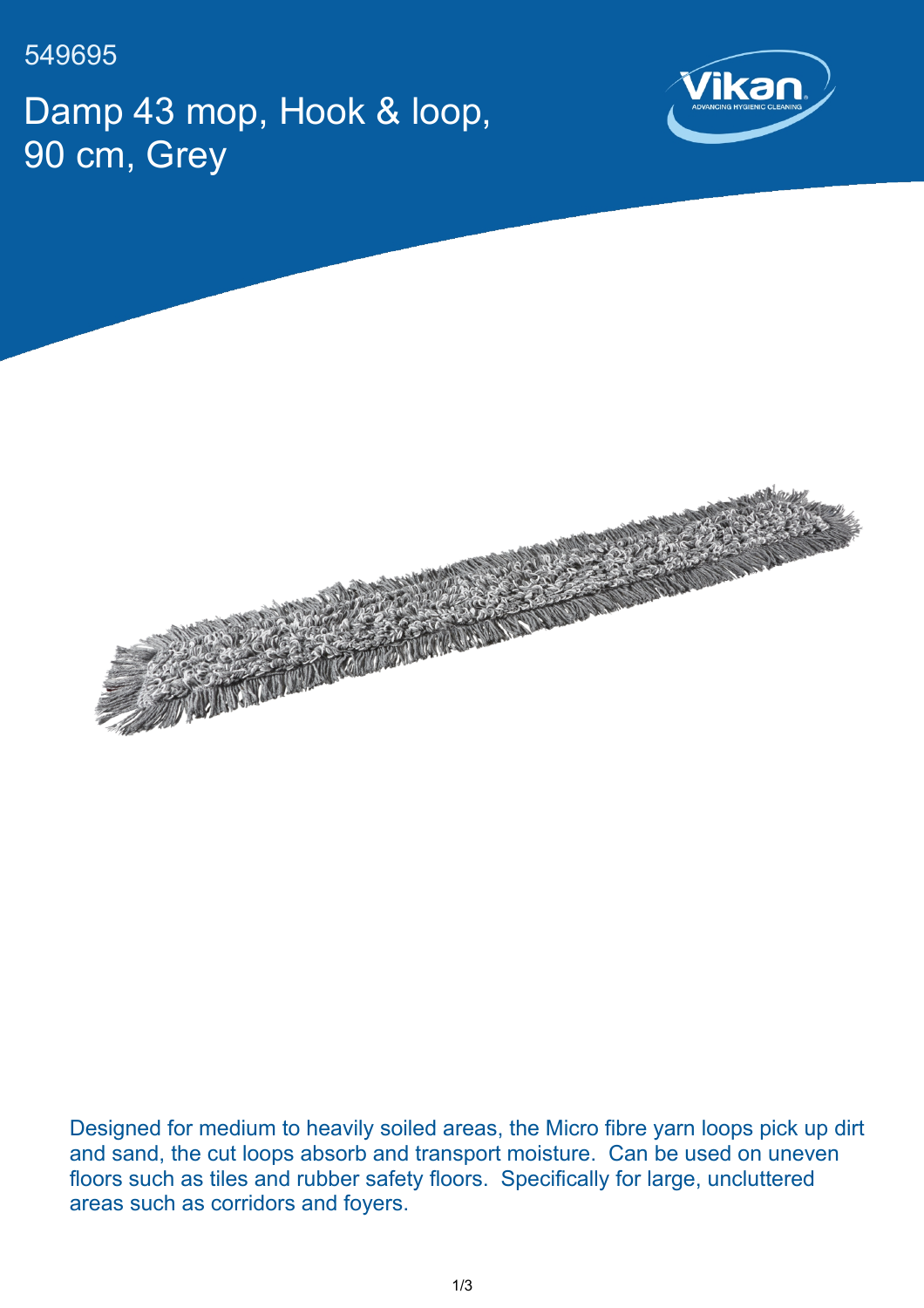## **Technical Data**

| <b>Item Number</b>                                                         | 549695                                            |
|----------------------------------------------------------------------------|---------------------------------------------------|
| <b>500 Wash Usage Guarantee</b>                                            | Yes                                               |
| <b>Nordic Swan Ecolabel</b>                                                | <b>No</b>                                         |
| <b>System Size</b>                                                         | 90 cm                                             |
| <b>Material</b>                                                            | 83% Polyester, 17%<br>Viscose (35%<br>Microfibre) |
| Complies with (EC) 1935/2004 on food contact materials <sup>1</sup>        | No                                                |
| <b>FDA compliant raw material (CFR 21)</b>                                 | <b>No</b>                                         |
| Meets the REACH Regulation (EC) No. 1907/2006                              | Yes                                               |
| <b>Box Quantity</b>                                                        | 5 Pcs.                                            |
| Quantity per Pallet (80 x 120 x 200 cm)                                    | <b>600 Pcs</b>                                    |
| <b>Quantity Per Layer (Pallet)</b>                                         | 200 Pcs.                                          |
| <b>Box Length</b>                                                          | 540 mm                                            |
| <b>Box Width</b>                                                           | 140 mm                                            |
| <b>Box Height</b>                                                          | 120 mm                                            |
| Length                                                                     | 920 mm                                            |
| <b>Width</b>                                                               | 110 mm                                            |
| <b>Height</b>                                                              | $5 \, \text{mm}$                                  |
| <b>Net Weight</b>                                                          | $0.24$ kg                                         |
| <b>Weight bag (Recycling Symbol "4" Low Density Polyethylene</b><br>(LDPE) | $0.005$ kg                                        |
| <b>Weight cardboard</b>                                                    | $0.01$ kg                                         |
| <b>Tare total</b>                                                          | $0.015$ kg                                        |
| <b>Gross Weight</b>                                                        | $0.26$ kg                                         |
| <b>Cubik metre</b>                                                         | 0.000506 M3                                       |
| <b>Max. drying temperature</b>                                             | 55 °C                                             |
| <b>Max. Machinewashing Temperature</b>                                     | 95 °Celsius                                       |
| <b>Recommended sterilisation temperature (Autoclave)</b>                   | 121 °C                                            |
| <b>Gtin-13 Number</b>                                                      | 5705025496955                                     |
| <b>GTIN-14 Number (Box quantity)</b>                                       | 15705025496952                                    |
| <b>Customs Tariff No.</b>                                                  | 63071090                                          |
| <b>Country of origin</b>                                                   | <b>Estonia</b>                                    |

Wash the products as soon as possible after use - to reduce the risk that dirt becomes ingrained with stains and odors as result.

First wash should be done at minimum 85 ° C and separately to avoid staining

Wash cloths and mops of various types separately, to avoid contaminating each other with lint.